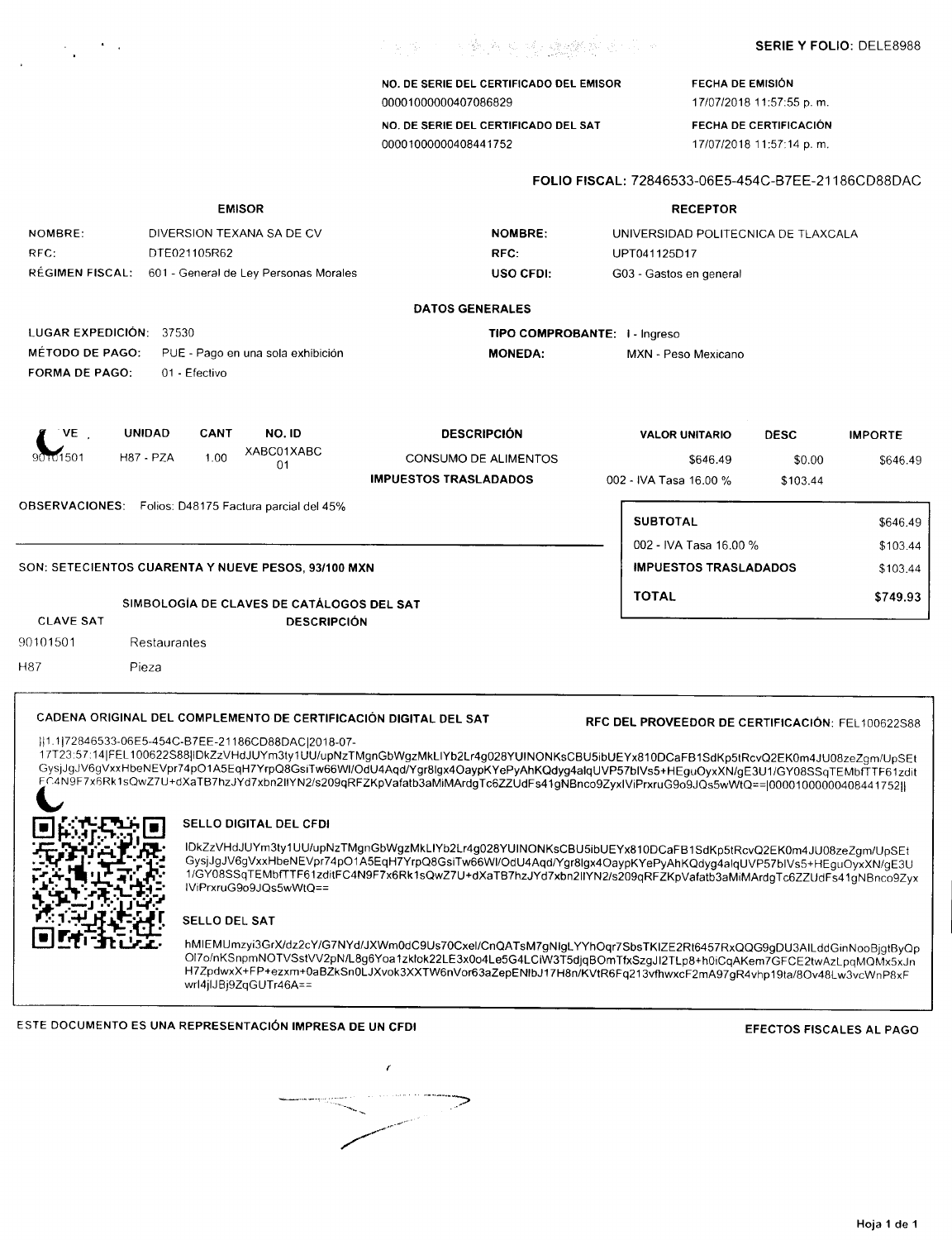NO. DE SERIE DEL CERTIFICADO DEL EMISOR 00001000000407086829

NO. DE SERIE DEL CERTIFICADO DEL SAT 00001000000408441752

FECHA DE EMISiÓN 18/07/201812:45:16 a. m.

FECHA DE CERTIFICACiÓN 18/07/201812:44:39 a. m.

# FOLIO FISCAL: 382BBAA0-591C-450A-B1C7-DED47DE0C221

| <b>EMISOR</b>                               |                          |                                                                  |                                                                                                                                                                                                                                                                          | <b>RECEPTOR</b>                                  |                                     |                |  |  |  |
|---------------------------------------------|--------------------------|------------------------------------------------------------------|--------------------------------------------------------------------------------------------------------------------------------------------------------------------------------------------------------------------------------------------------------------------------|--------------------------------------------------|-------------------------------------|----------------|--|--|--|
| NOMBRE:                                     |                          | DIVERSION TEXANA SA DE CV                                        | <b>NOMBRE:</b>                                                                                                                                                                                                                                                           |                                                  | UNIVERSIDAD POLITECNICA DE TLAXCALA |                |  |  |  |
| RFC:                                        | DTE021105R62             |                                                                  | RFC:                                                                                                                                                                                                                                                                     | UPT041125D17                                     |                                     |                |  |  |  |
| <b>RÉGIMEN FISCAL:</b>                      |                          | 601 - General de Ley Personas Morales                            | <b>USO CFDI:</b>                                                                                                                                                                                                                                                         | G03 - Gastos en general                          |                                     |                |  |  |  |
|                                             |                          |                                                                  | <b>DATOS GENERALES</b>                                                                                                                                                                                                                                                   |                                                  |                                     |                |  |  |  |
| LUGAR EXPEDICIÓN: 37530                     |                          |                                                                  | TIPO COMPROBANTE: I - Ingreso                                                                                                                                                                                                                                            |                                                  |                                     |                |  |  |  |
| <b>MÉTODO DE PAGO:</b>                      |                          | PUE - Pago en una sola exhibición                                | <b>MONEDA:</b>                                                                                                                                                                                                                                                           | MXN - Peso Mexicano                              |                                     |                |  |  |  |
| FORMA DE PAGO:                              | 01 - Efectivo            |                                                                  |                                                                                                                                                                                                                                                                          |                                                  |                                     |                |  |  |  |
| 'VE                                         | <b>UNIDAD</b><br>CANT    | NO.ID                                                            | <b>DESCRIPCIÓN</b>                                                                                                                                                                                                                                                       | <b>VALOR UNITARIO</b>                            | <b>DESC</b>                         | <b>IMPORTE</b> |  |  |  |
| 1 מ1501                                     | <b>H87 - PZA</b><br>1.00 | XABC01XABC                                                       | <b>CONSUMO DE ALIMENTOS</b>                                                                                                                                                                                                                                              | \$646.57                                         | \$0.00                              | \$646.57       |  |  |  |
|                                             |                          | 01                                                               | <b>IMPUESTOS TRASLADADOS</b>                                                                                                                                                                                                                                             | 002 - IVA Tasa 16.00 %                           | \$103.45                            |                |  |  |  |
|                                             |                          | OBSERVACIONES: Folios: D47291 Factura parcial del 40%            |                                                                                                                                                                                                                                                                          |                                                  |                                     |                |  |  |  |
|                                             |                          |                                                                  |                                                                                                                                                                                                                                                                          | <b>SUBTOTAL</b>                                  |                                     | \$646.57       |  |  |  |
|                                             |                          |                                                                  |                                                                                                                                                                                                                                                                          | 002 - IVA Tasa 16.00 %                           |                                     | \$103.45       |  |  |  |
| SON: SETECIENTOS CINCUENTA PESOS, 2/100 MXN |                          |                                                                  |                                                                                                                                                                                                                                                                          |                                                  | <b>IMPUESTOS TRASLADADOS</b>        | \$103.45       |  |  |  |
|                                             |                          |                                                                  |                                                                                                                                                                                                                                                                          | <b>TOTAL</b>                                     |                                     | \$750.02       |  |  |  |
| <b>CLAVE SAT</b>                            |                          | SIMBOLOGÍA DE CLAVES DE CATÁLOGOS DEL SAT<br><b>DESCRIPCIÓN</b>  |                                                                                                                                                                                                                                                                          |                                                  |                                     |                |  |  |  |
| 90101501                                    | Restaurantes             |                                                                  |                                                                                                                                                                                                                                                                          |                                                  |                                     |                |  |  |  |
|                                             |                          |                                                                  |                                                                                                                                                                                                                                                                          |                                                  |                                     |                |  |  |  |
| H87                                         | Pieza                    |                                                                  |                                                                                                                                                                                                                                                                          |                                                  |                                     |                |  |  |  |
|                                             |                          | CADENA ORIGINAL DEL COMPLEMENTO DE CERTIFICACIÓN DIGITAL DEL SAT |                                                                                                                                                                                                                                                                          | RFC DEL PROVEEDOR DE CERTIFICACIÓN: FEL100622S88 |                                     |                |  |  |  |
|                                             |                          | 1.1 382BBAA0-591C-450A-B1C7-DED47DE0C221 2018-07-                |                                                                                                                                                                                                                                                                          |                                                  |                                     |                |  |  |  |
|                                             |                          |                                                                  | 18T00:44:39 FEL100622S88 K5cvfADkDhgP6YJHJ5UaWIXsjB8x9KZLMeVRxXkcO5ZjeuE/selpMPsDJ6FX6XNMEcfHVMUXqk/W1+JUqK5Eg82BwUtQLkX5kej5zXYZ/<br>6kxP2XJcOWIOQ8jgMftyGzN22OKGw5YNyg1o8g06wyqqXh5o8nxreLMkyiC1P9Wi0EUjNX2+sCZ18/H2ZcuSvyePsePfdYxrJsmsGeNlrPHzCgYvq3gCKwRkrl7S9bxA+a |                                                  |                                     |                |  |  |  |
|                                             |                          |                                                                  | 9vQWcJfiM2OcglpHG2k4ISHvSUfSSNphMebrg6l9iMURYhu/BPCdQwYI6eCmC215xKrkY5YCfTybSOrpHnoyYgefopSCHqAC+VNnCqEb5ZQ== 0000100000040844175                                                                                                                                        |                                                  |                                     |                |  |  |  |
|                                             |                          |                                                                  |                                                                                                                                                                                                                                                                          |                                                  |                                     |                |  |  |  |
|                                             |                          | <b>SELLO DIGITAL DEL CFDI</b>                                    |                                                                                                                                                                                                                                                                          |                                                  |                                     |                |  |  |  |
|                                             |                          |                                                                  | K5cvfADkDhgP6YJHJ5UaWIXsjB8x9KZLMeVRxXkcO5ZjeuE/selpMPsDJ6FX6XNMEcfHVMUXqk/W1+JUqK5Eg82BwUtQLkX5kej5zXYZ/6k                                                                                                                                                              |                                                  |                                     |                |  |  |  |
|                                             |                          |                                                                  | xP2XJcOWIOQ8jgMftyGzN22OKGw5YNyg1o8g06wyqqXh5o8nxreLMkyiC1P9Wi0EUjNX2+sCZ18/H2ZcuSvyePsePfdYxrJsmsGeNlrPHzCg                                                                                                                                                             |                                                  |                                     |                |  |  |  |
|                                             |                          | opSCHqAC+VNnCqEb5ZQ==                                            | Yvq3gCKwRkrl7S9bxA+a9yQWcJfiM2QcgIpHG2k4ISHvSUfSSNphMebrg6l9iMURYhu/BPCdQwYl6eCmC215xKrkY5YCfTybSOrpHnoyYgef                                                                                                                                                             |                                                  |                                     |                |  |  |  |

SELLO DEL SAT

 $\label{eq:2} \mathcal{F}^{\mathcal{A}}(\mathcal{A}) = \mathcal{F}^{\mathcal{A}}(\mathcal{A})$ 

T5POxkCHnw89eZYiaEfhyibpxeQMLOtzgqxW/u7L24OnFzRk6l+o7B8PyR2ljRrolr9oRBEdRsbet0UyO7KSCZ0qH2vRETYavFuSN( NzBiCv6K9i2gA4CU9L/gq5+bOvzBriXxArHPpQDg/UN1KwD/tX4gYKnT59kG50IJK5G6ENQOZNOpIZNFuxpnyiG9S7O+bY8l0pMxz1 NHtXOzWEgqMlweFWsjYoF3+bGwl hJ6AMoZHe 19MOU1JF4dtzcbO ILNbvvkvgeA2nSNzCGDGo/cG 72yFjCk5KH1439v6rUq1S+5p32N Ehtr58 uat7QHIWeU6kV9cqwQ==

ESTE DOCUMENTO ES UNA REPRESENTACIÓN IMPRESA DE UN CFDI de establecer en el establecer en el establecer en el e

**\_\_\_\_\_\_\_\_\_\_**